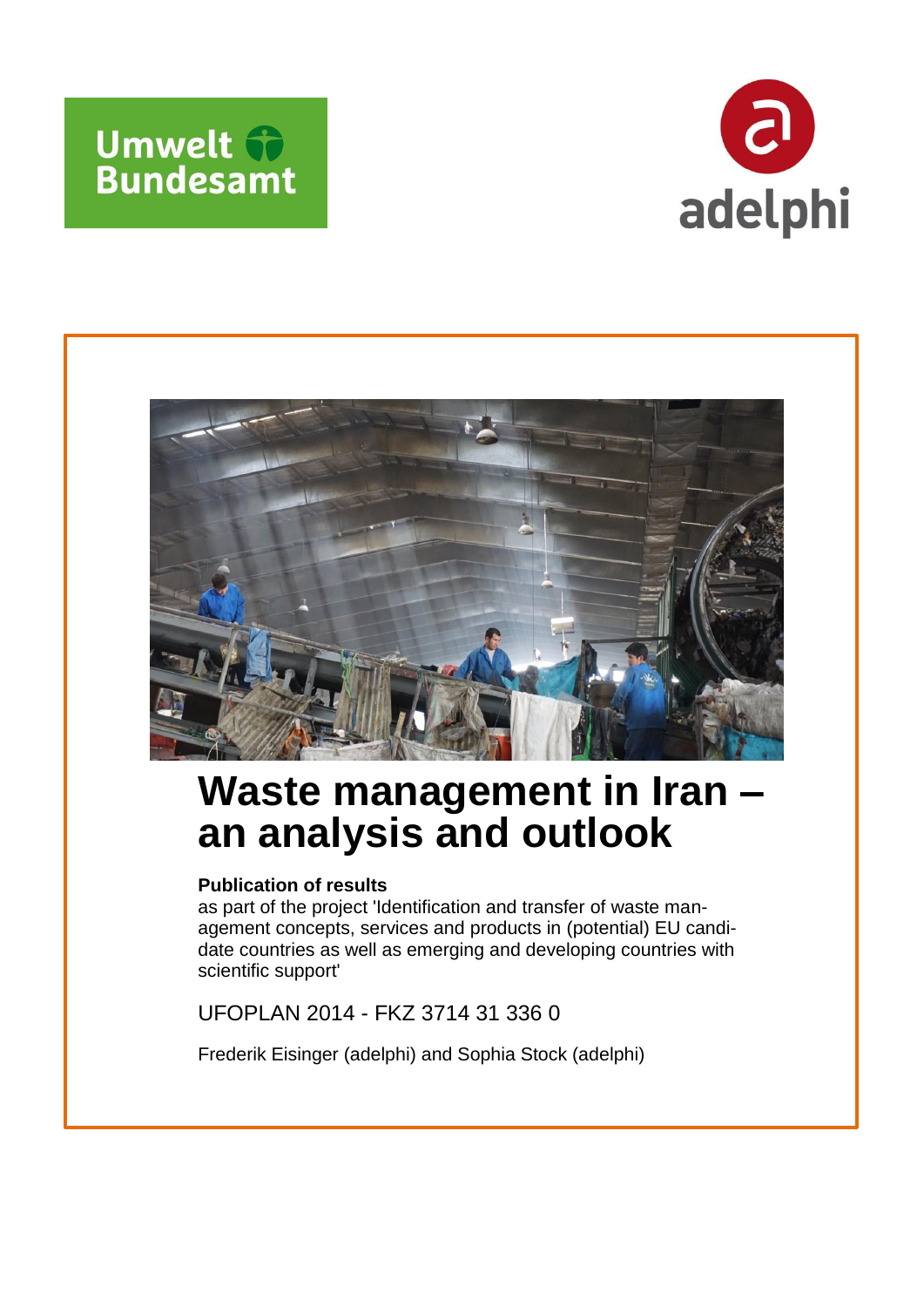### **Iran – a dynamic partner in the Middle East**

With an area of more than 1.5 million square kilometres and an overall population of almost 80 million inhabitants, the **Islamic Republic of Iran** is amongst the 20 largest and most populated states of the world. The **demographic structure** of Iran has a noticeably high proportion of young people – around 40% of Iranians are under the age of 25. Due to an urbanisation rate of 2%, **urbanisation** has reached a similar level to Germany; almost three

quarters of the population in Iran lives in cities.

According to the World Bank definition, Iran is an **"upper middle income country"** and, following Saudi Arabia, the **second largest economy in the MENA region**. In 2015, the gross domestic product (GDP) was EUR 360.3 billion; the GDP growth increased from 6.6% in 2012 to 4.3% within just two years (2014). For 2017, the



**Figure 1: Map of Iran[; Kelisi CC BY-SA 3.0](https://en.wikipedia.org/wiki/Geography_of_Iran#/media/File:IranOMC.png)**

World Bank predicts an increase in the real GDP by 4.6%. Currently, the positive economic forecasts are faced by an **unemployment rate** of 11.7%.

#### **Momentum in Iranian waste management**

In terms of both economy and politics, in 2016 Iran opened itself up to the international community. After the international economic and financial sanctions were relaxed in January 2016, the parliamentary elections in February 2016 showed that the population backed President Rouhani's path of economic transparency. Iranian waste management can also benefit

 $\rightarrow$  Further information about the project, within the scope of which this study was carried out, can be found on the **project website**: <http://wasteconcepts.cleaner-production.de/en/> A **comprehensive country study** on waste management in Iran can be downloaded here: [http://wasteconcepts.cleaner-](http://wasteconcepts.cleaner-production.de/en/dokumente-3.html)

[production.de/en/dokumente-3.html.](http://wasteconcepts.cleaner-production.de/en/dokumente-3.html)

from this momentum in order to overcome the modernisation backlog of the last few years.

Here, cities such as Tehran and Isfahan, which have a relatively advanced waste management system, can serve as a benchmark for the rest of the country. **Development towards integrated waste management** combining separate waste collection and different recycling and disposal solutions, provides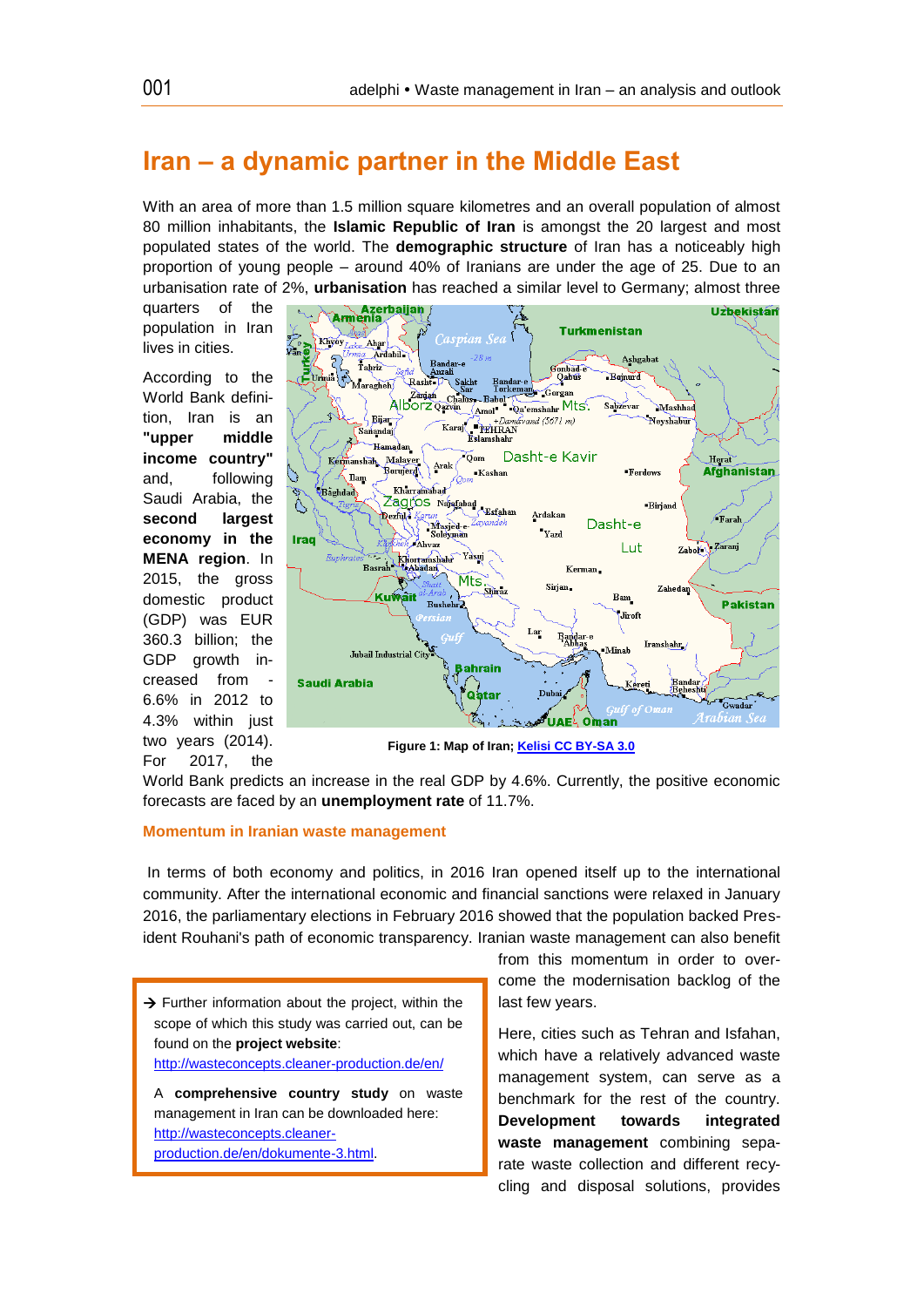both **economic potential** for Iran, and can also contribute to **reducing critical environmental pollution and to avoid it in the future**. For this a joint effort is required from political, local and private stakeholders in Iran, as well as its international partners.

# **Overview: waste management in Iran**

#### **Waste generation**

Iran generates **municipal waste of more than 20 million tonnes per year**. The average amount of municipal waste generated per capita in Iran is 240 kg per year. The highest volume of waste generation per capita is in the capital city Tehran, with 450 kg of municipal waste per person per year. At almost 70%, **organic waste** represents the largest component of Iranian municipal waste, followed by plastics (10%), paper/cardboard (8%) and metals (3%). As regards industrial waste, the **waste generation in the oil, gas and petrochemical industry** is above all a central challenge. Some of this waste is classified as hazardous.

#### **Collection and transport**

In most urban areas, municipal waste is collected daily, or several times a day, with few exceptions. Since the 1980s, these waste collections are no longer exclusively organised by the local authorities, but increasingly by private companies. Today **private companies have a share of up to 80% in the collection of waste and subsequent transport**.

Currently **waste collection and transport are designed inefficiently and expensively**. Up to 85% of the costs for waste management are currently spent in this area.

**Informal waste collection** is officially banned in Iran, but does take place in practice. To counteract this problem, one approach is to oblige private companies to contract these informal waste collectors.

In many Iranian cities, dry recycling materials from private households are collected once a week by the private sector, under the supervision of the city



**Figure 2: Transloading of waste in Tehran © adelphi**

"Waste Management Organizations". Furthermore, the districts of the cities also have **waste banks**, where the residents can dispose of their dry recycling materials. One motivating factor for the residents to take part in this is a points-based system whereby they can obtain household items in special shops using the points they have collected.

There are currently no institutionalised return and product responsibility systems in Iran. There are, however, isolated collection points for old electronic/electrical devices and batteries that are run privately and by the local authorities.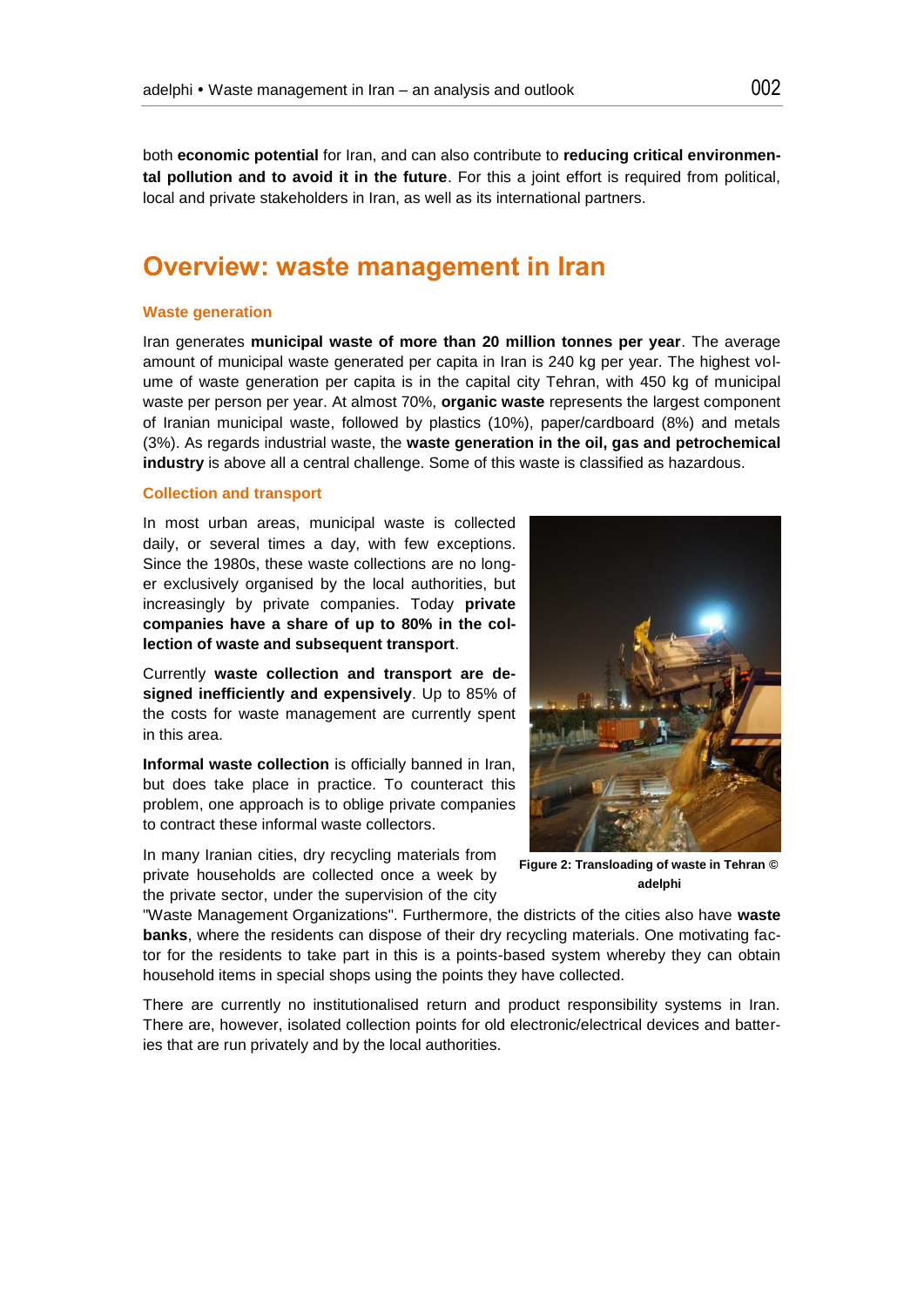#### **Pre-treatment of the waste and recycling of materials**

Around 20% of the municipal waste in Iran undergoes a **composting or recycling process**. The waste components for this are generally only sorted in the recycling plants. In Tehran,



**Figure 3: Manual sorting for recycling in Tehran © adelphi**

three groups are sorted: organic waste, materials that can be recycled and residual waste. In Isfahan, only the organic group is separated; the remaining waste is dumped.

Each Iranian city already has at least one **state-operated treatment plant and several privately operated sorting plants**. Here, the plant technology is mostly produced domestically. Frequently, individual plant components are

sourced from abroad.

#### **Thermal use**

Due to climatic and geographical conditions, above all in the north of Iran, thermal use plays an important part in the current planning processes. Between 2015-2020, the construction of **15 incineration plants** is planned for this region. The first plant was put into operation in 2015 in Tehran. With an output capacity of 3 MW, here up to 200 tonnes of solid municipal waste can be incinerated per day. This type of recycling is subsidised in Iran by **feed-in tar-**

#### **iffs for energy gained from waste**.

However, thermal use requires upstream drying or additional combustion of oil, for example, due to the high organic component in the municipal waste. Generally, thermal use should not impair the separation of materials



**Figure 4: Model of the incineration plant in Tehran © adelphi**

#### **Composting and use of biogas**

and the recycling of waste.

The most common form of composting in Iran is open clamp composting with active aeration through turning. **The recycling of waste materials in biogas plants has been common in Iran since the 1970s**. In 2015 plants with an overall power of 10.5 MW were installed. Theoretically, it is possible to feed in the biogas gained in these plants, but this is not done.

Due to long-term experience in composting, many of those responsible in Iranian cities have **good specialist knowledge of organic treatment and biogas generation**. Using biogas pilot projects, assessments on biogas generation have been investigated for more than 12 years.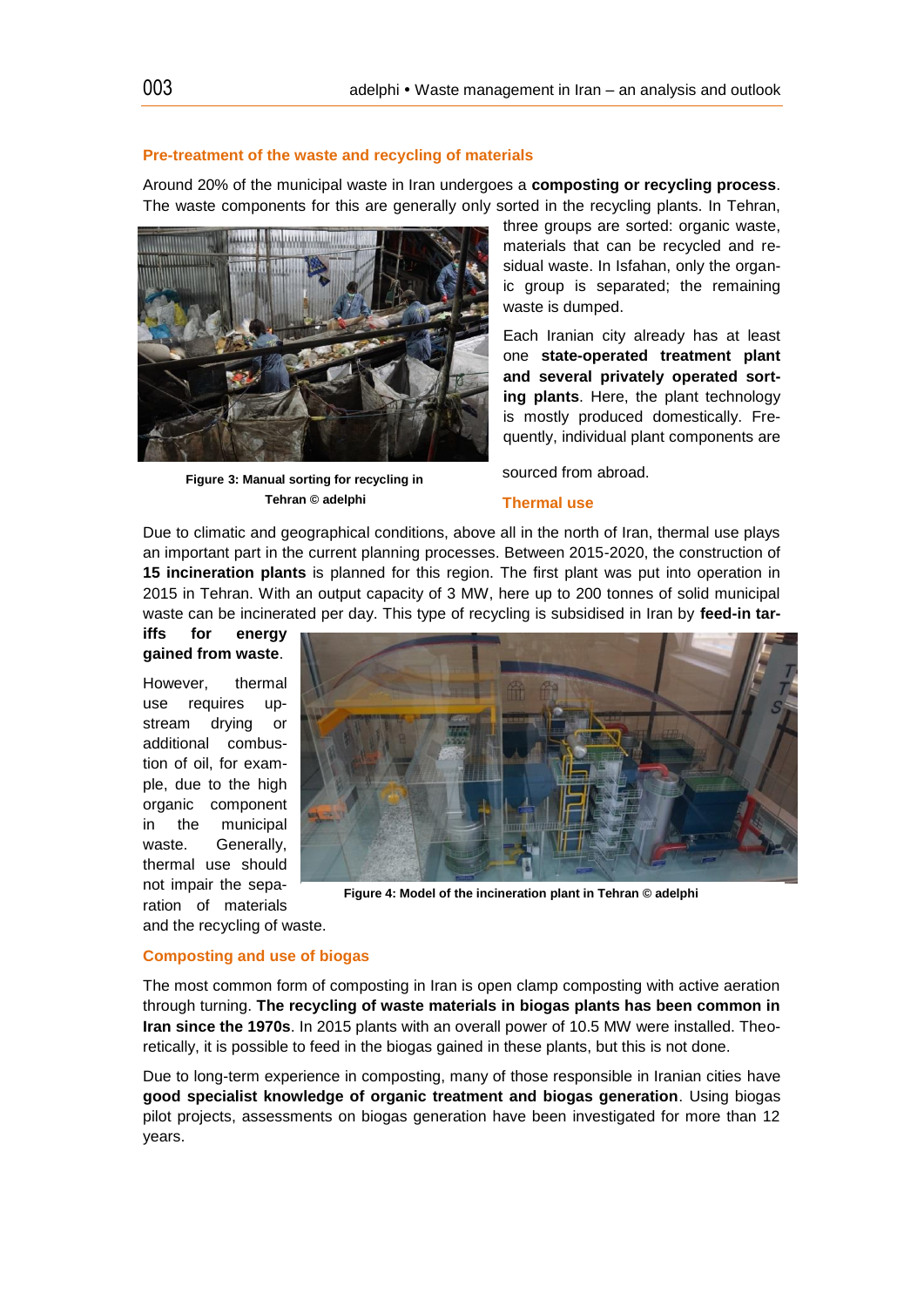#### **Waste disposal and landfill**

In 80% of Iranian provinces, **unregulated landfill sites** are used for waste disposal. The **landfill system is, however, currently undergoing a modernisation process**: between 2007 and 2016 the proportion of regulated waste dumped increased from 0.2% to 2.5%. Furthermore, in 2015 alone around 500 unregulated landfill sites were closed. The declared objective is to reduce the number of existing unregulated landfill sites – which is around 3,000 – to 600 by 2020.

Gas recovery from landfill currently plays a minor role in Iran; it is only in Shiraz and Maschhad that private companies are operating plants to recover landfill gas.

#### **Kermanschah: the pioneer in Iranian waste management**

The town of Kermanschah in West Iran is considered particularly attractive for the setup of a modern waste management system. Here, separation quotas are sometimes reached. These are considerably above the country average by up to 30%. As part of the Iranian-German Waste Management Conference, which was held on 25 February 2017 in Tehran, a representative of the **Recycling & Composting Kermanshah Company (RCK Co.)** explained the story of success in Kermanschah.

Back in 1998, the city agreed to the construction of a pilot plant for the recycling of organic municipal waste. A year later, RCK Co. was the first Iranian waste management company to be granted authorisation to import European waste technology. Here, they were able to import and install a compost turner, a separation drum and a shredder. RCK Co. then subsequently began informing the population of the importance of separated waste collection using publicity campaigns. In the years that followed,



**Figure 5: Composting in Kermansha © RCK Co.**

other plants and collection systems (biodegradable waste bins and residual waste bins) were installed step by step.

Today, the waste recycling plant in Kermanschah comprises a 16 hectare site that **recycles 240,000 tonnes of waste per year**.

The presentation with other information on waste recycling in Kermanschah is available to **download** on the project website:

[http://wasteconcepts.cleaner-production.de/en/laenderaktivitaeten-3/iran-2.html.](http://wasteconcepts.cleaner-production.de/en/laenderaktivitaeten-3/iran-2.html)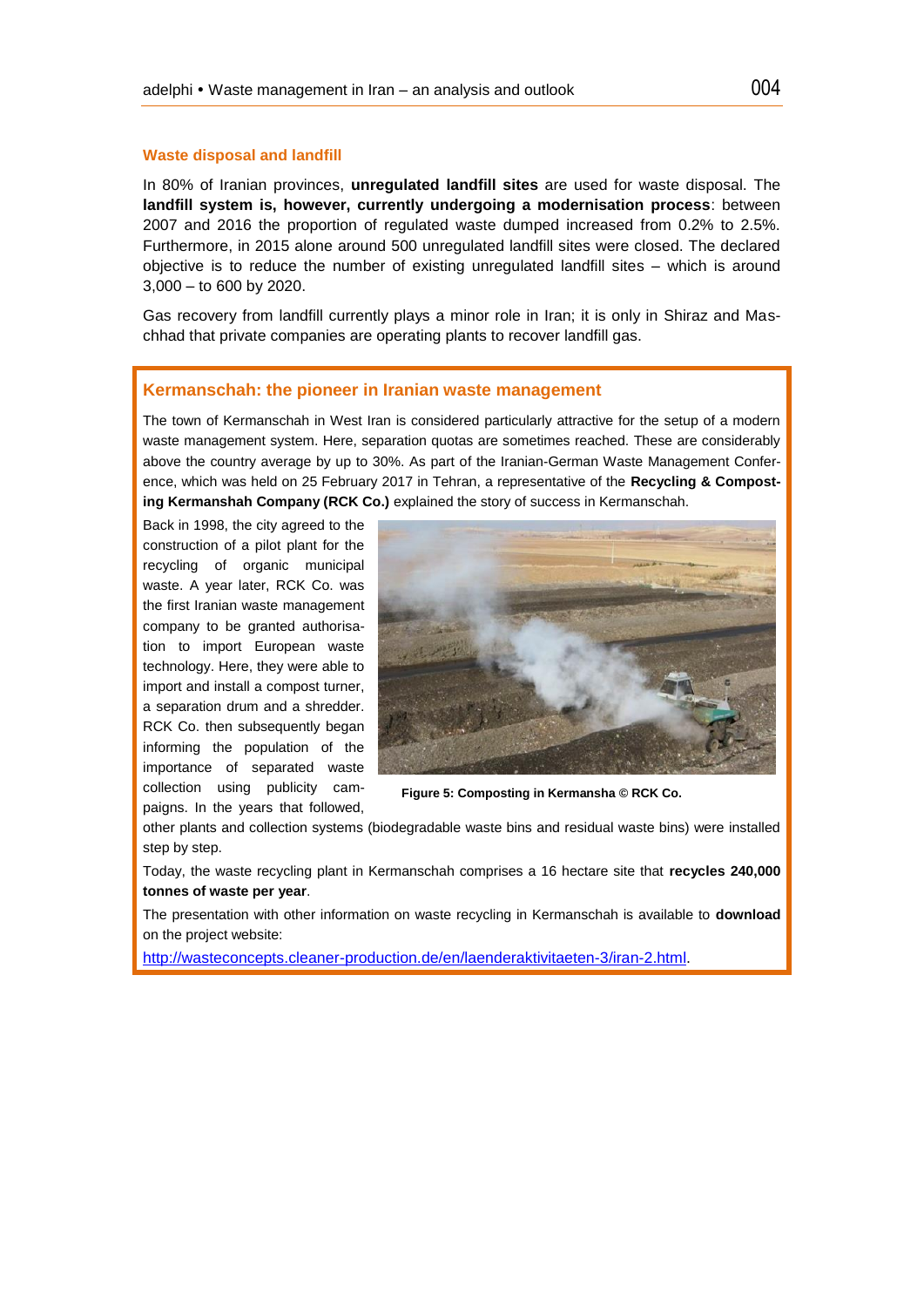#### **The structure of Iranian waste management**

The regulation of waste management in Iran is organised hierarchically. The most important national stakeholders are the ministries and the Department of Environment (DoE) and their sub-organisations. At a local level, the local authorities and waste management organisations (SWMOs) are the most important stakeholders. The following graphic provides an overview of the most important stakeholders and their responsibilities.



**Figure 6: The structure of Iranian waste management © adelphi**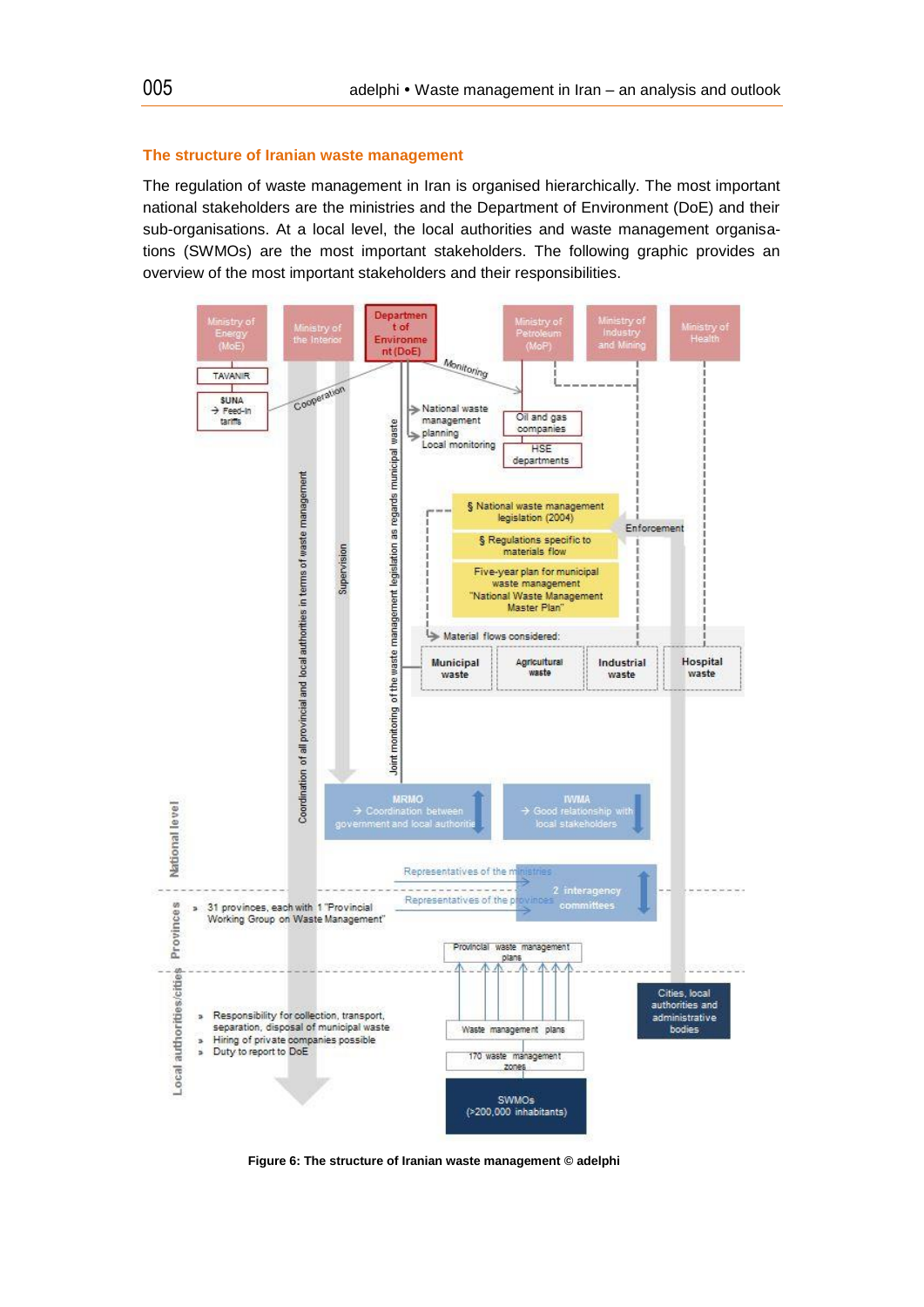# **The challenges of Iranian waste management**

The **central challenges** of Iranian waste management currently lie in the effective implementation of legislation regarding waste and environmental policy, the treatment of organic municipal waste and industrial waste (some of which is hazardous), as well as in the resolution of the conflict of objectives between high material recycling quotas on the one hand, and a high thermal value for thermal waste treatment on the other. With regard to the international transfer of technology and expertise, restricted international payment transactions are currently the greatest hurdle.

The national waste management legislation that was passed in 2004 is currently being revised and it remains to be seen what focal areas it will provide for waste management legislation. In addition to the content-based revision, a central challenge lies in the **implementa-**

#### **Focus: industrial waste**

Representatives from the Iranian waste management industry have once again named the handling of (hazardous) industrial waste as the central challenge of Iranian waste management. This waste is primarily generated in the oil, gas and petrochemical industry.

In Iran there are currently hardly any treatment capacities for such hazardous waste. There are no chemical/physical treatment plants or a special waste rotary kiln in Iran; there is also no special waste intermediate storage facility for export in accordance with the Basel Convention. There is only a special waste site in Mahshahr. Its capacity and technical equipment are considered insufficient, however.

In addition to the treatment capacities, there is also a lack of technical expertise in dealing with (hazardous) industrial waste. There is currently no professional service provider in Iran that is specialised in treating special waste.

**tion of the primary legislation**. This is currently made more difficult by both financial and personnel shortfalls, as well as by insufficient expertise in waste management in the responsible authorities.

In addition to the expertise of political decision makers, **appreciation of the problem by the Iranian population** regarding the significance of sustainable waste management structures, including avoiding waste, is key to modernising waste management. This applies in particular with regard to the **comprehensive introduction of separated collection systems** for municipal waste. An increase in the current quotas is an important requirement for the expansion of downstream recycling and disposal stages.

In addition to separated collection

systems for municipal waste, in Iran there is great potential for the introduction of **deposit systems**, as well as **return and product responsibility systems for electronic/electrical waste and used vehicles**. The waste generated in these material flows continually increases due to **changing consumption patterns**. Currently, this topic is not a particular priority on the Iranian side.

As regards the **recycling** of materials such as paper/cardboard, plastic, glass etc., Iran is faced by the task of solving the **conflict of objectives** between high material recycling quotas on the one hand, and a high thermal value for incineration on the other.

In the next few years, **landfill** will remain the focal point of waste disposal. There are challenges in the closing and decontamination of existing unregulated landfills, as well as in the construction of new regulated landfill sites. The construction of new landfill sites is also considered with a view to the **disposal problems of hospital waste** and as **disposal sites for ash residue** from the planned incineration plants.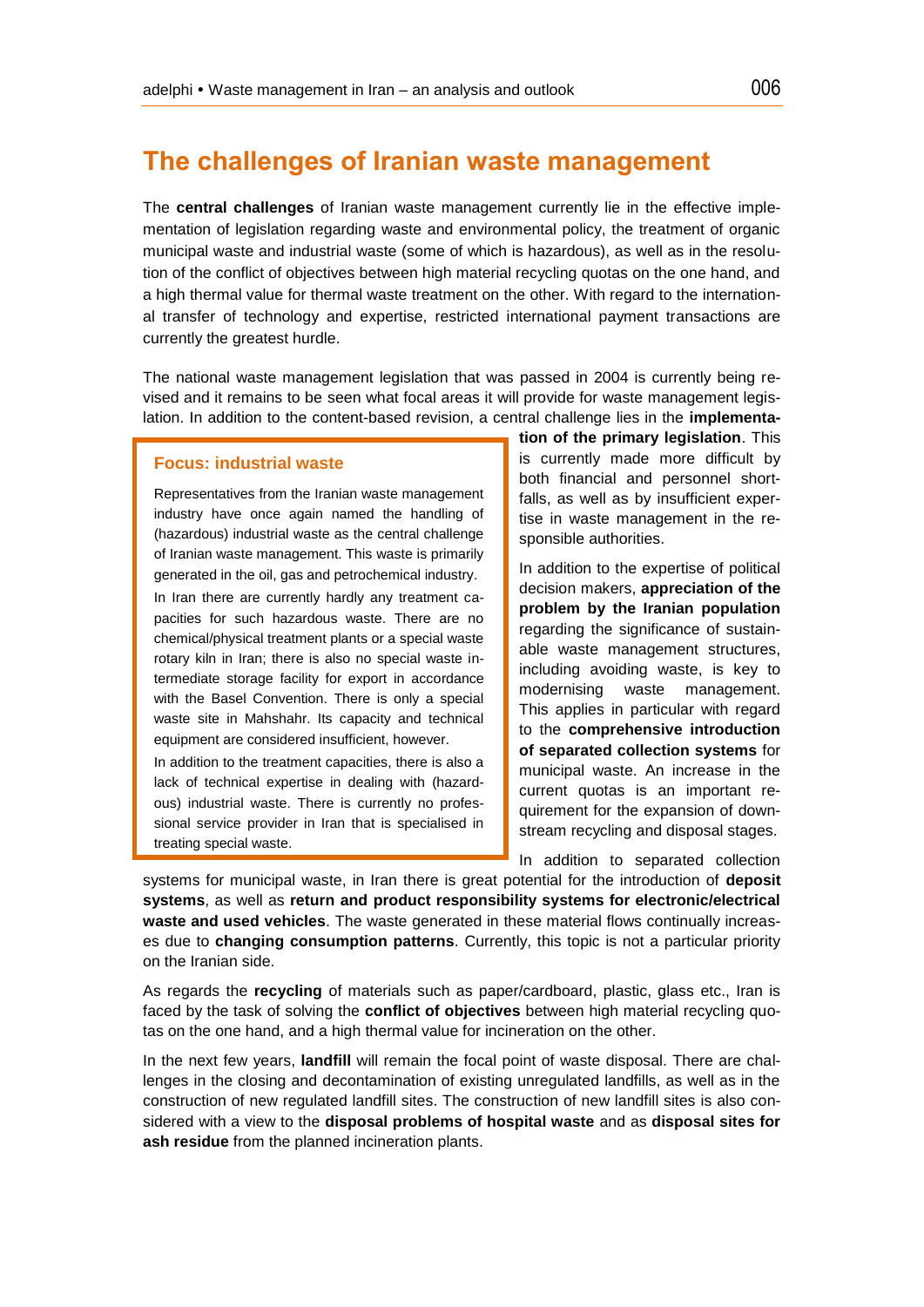The involvement of foreign investors is currently hindered by **hurdles in payment transactions** as only a few international banks permit transfers in and out of Iran.

# **Courses of action for further development of the Iranian waste management system**

There are numerous links for modernising Iranian waste management. The corresponding recommendations for action refer to both the political/institutional structures and framework conditions, as well as treatment and disposal capacities.

The following measures can contribute considerably to establishing a sustainable and integrated waste management system in Iran:

- Training measures and **consultation and further education programmes** at national and local level can contribute to an increase in capacity in the authorities concerned.
- Implementation of comprehensive **separated collection of organic municipal waste** as a prerequisite for the recycling of materials and composting
- Based on existing pick-up and delivery systems (such as in Isfahan), these approaches could be expanded across the country to increase the quota of separated waste collection
- Targeted state media campaigns with the aim of informing citizens could improve material recycling quotas
- Introduction of **product responsibility systems** to promote resource efficiency, above all for the following material flows: used cars, packaging waste, electronic/electrical waste
- Use of waste as a **substitute fuel in cement works**; this option is currently being discussed by Iranian decision makers. This should not impair the material recycling of waste, however, which would be preferable to thermal use
- Alignment with quality assurance systems for composting and fermentation processes
- Construction of systems for **landfill gas recovery and utilisation**
- Development and implementation of concepts for **dealing with (hazardous) industrial waste**

#### **What are the recommendations of...**

#### **...representatives of the Iranian Department of Environment (DoE)?**

- Development of legal requirements for dealing with industrial waste
- Feasibility study on treatment options for different special waste material flows
- Increasing of monitoring capabilities within the environmental authorities towards industry for the effective enforcement of waste management provisions
- Increasing of monitoring capabilities within the environmental authorities towards the informal sector to prevent the disposal of recyclable material

**… representatives from the Iran Waste Management Association (IWMA)?**

- Development and implementation of separated collection of construction and demolition waste
- Analysis of the materials-based composition of mixed construction and demolition waste
- Development and implementation of concepts for the treatment of hospital waste
- Promotion of incineration of hospital waste in cement works, too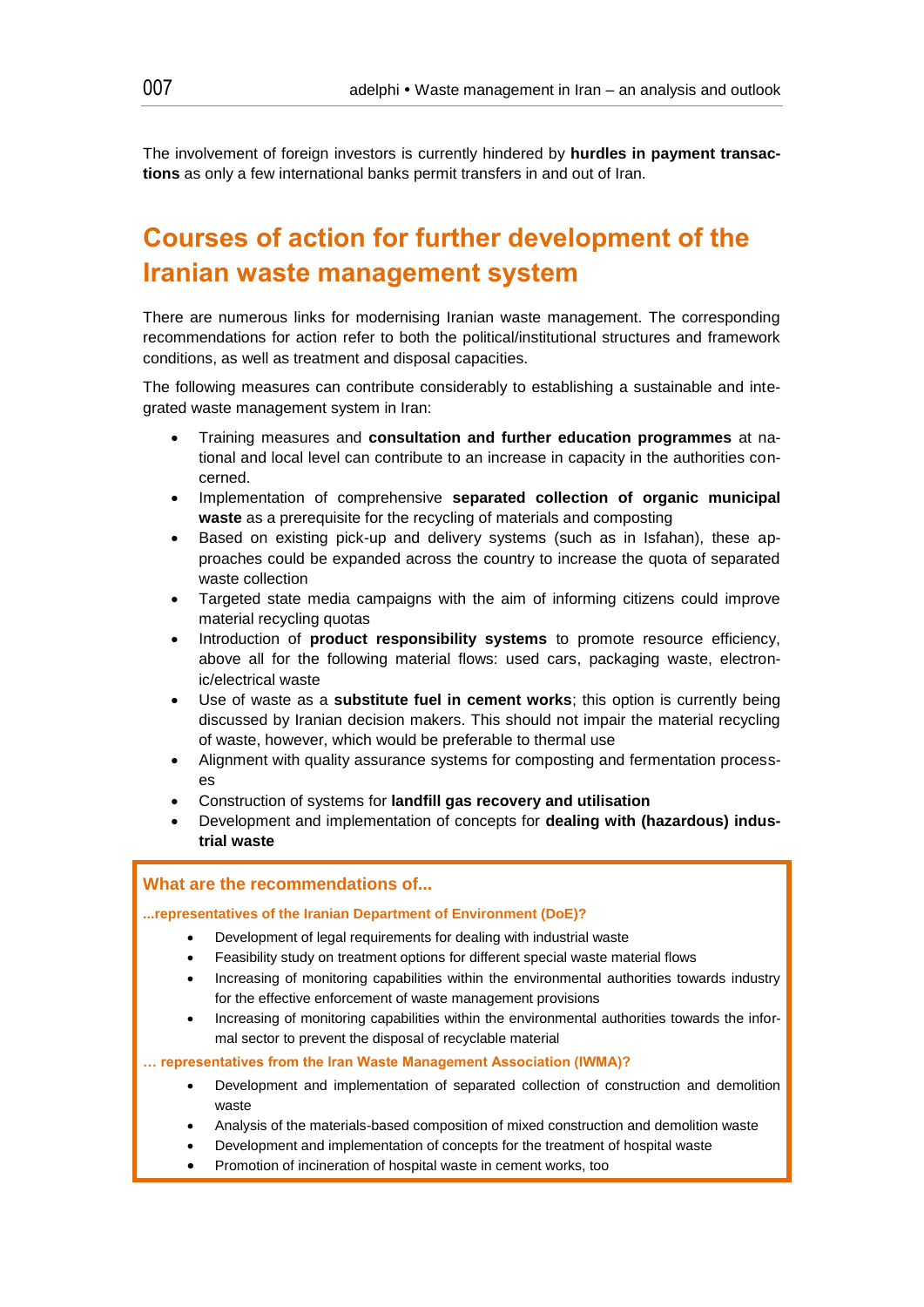During the Iranian-German Waste Management Conference, the Iranian participants were provided with a questionnaire to find out which aspects, in their opinion, are particularly relevant for the future development of Iranian waste management:

More than 70% of the Iranian respondents consider the following points to be "very urgent" for the development of Iranian waste management:

- Consistent implementation of waste management legislation
- Waste management training courses and further education programmes at local level
- Waste management training courses and further education programmes at national level
- Construction of incineration plants for hospital waste
- Construction of incineration plants for hazardous waste

#### **Iranian-German Waste Management Conference**

#### **Tehran │ Iran**

#### **25 February 2017**

On 25 February 2017 a project workshop was held in Tehran with service presentations. This was embedded in a conference by the "Iran-Germany Waste Management Initiative", which was specially founded by the Iranian partners. More than 200 people took part, including representatives of Iranian and German waste management and high-ranking politicians from both sides. The event was jointly organised by the Iranian Department of Environment, the University of Tehran and adelphi. It was opened by **Dr Masoumeh Ebtekar**, Vice-President of Iran and Head of the Iranian Department of Environment, and Mr Jochen Flasbarth, State Secretary in the German Federal Ministry of the Environment.

The **agenda** and the **presentations** are available to download on the project website: [http://wasteconcepts.cleaner-production.de/en/laenderaktivitaeten-3/iran-2.html.](http://wasteconcepts.cleaner-production.de/en/laenderaktivitaeten-3/iran-2.html)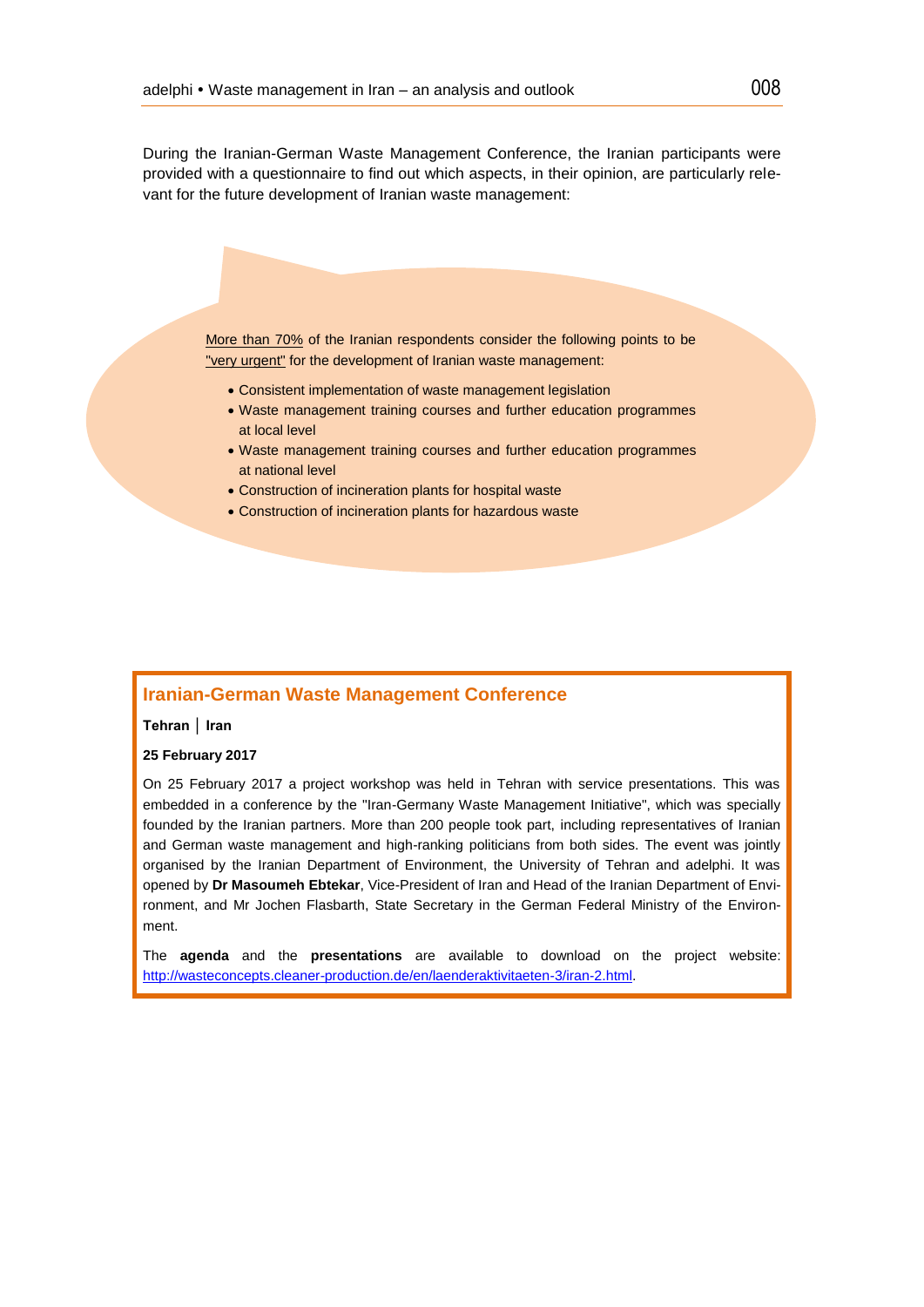# **Waste management cooperation between Iran and Germany**

Iran and Germany have cooperated as regards waste management issues for a long time. Around ten years ago, German experts created a preparatory study for the construction of a new landfill site in Tehran as part of the



"Tehran Solid Waste Management" project for the World Bank. The "Tehran Landfill Preparation Study" consisted of a comparison of different landfill technologies as well as a draft of the landfill site, for example. The project was carried out by the German engineering company BC Berlin (see contact information below). The Iran Renewable Energy Organization (SUNA) also confirmed that German companies have already created feasibility studies in the Iranian waste sector, for example, in the field of energy recovery from waste.

Since the relaxing of the sanctions, there has also been an intensive exchange between Bavarian waste management representatives and representatives from the petrochemical industry in Iran (see contacts below). During several delegation trips in 2016, a focus was placed on the treatment and disposal of industrial waste from the oil industry.

The **Iran-Germany Waste Management Conference**, which took place on 25 February 2017 in Tehran, Iran, helped to strengthen the waste management cooperation between Iran and Germany and to set the course for future cooperations. During the conference, the Iranian participants were asked for their assessment of future cooperation potential. Using a questionnaire, they were able to state the topics that they consider (un)suitable for cooperation with Germany. A total of 37 questionnaires were evaluated; not all of them were completed in full, however.

#### **Potential for the future**

The evaluation of the questionnaires demonstrated that, generally, there is great interest in many areas in a waste management cooperation with Germany. The following areas for action were classified by *more than 50%* of the questionnaire participants as **"very well"** suited for future cooperation with Germany:

- Construction of incineration plants for hazardous waste
- Use of waste as a substitute fuel in cement works
- Treatment of waste from the oil, gas and petrochemical industry.

*Almost 50%* of the participants considered the following areas for action as "well suited":

- Quality assurance and quality criteria for compost and fermentation residues
- Construction of incineration plants for hospital waste
- Expansion of international technology transfer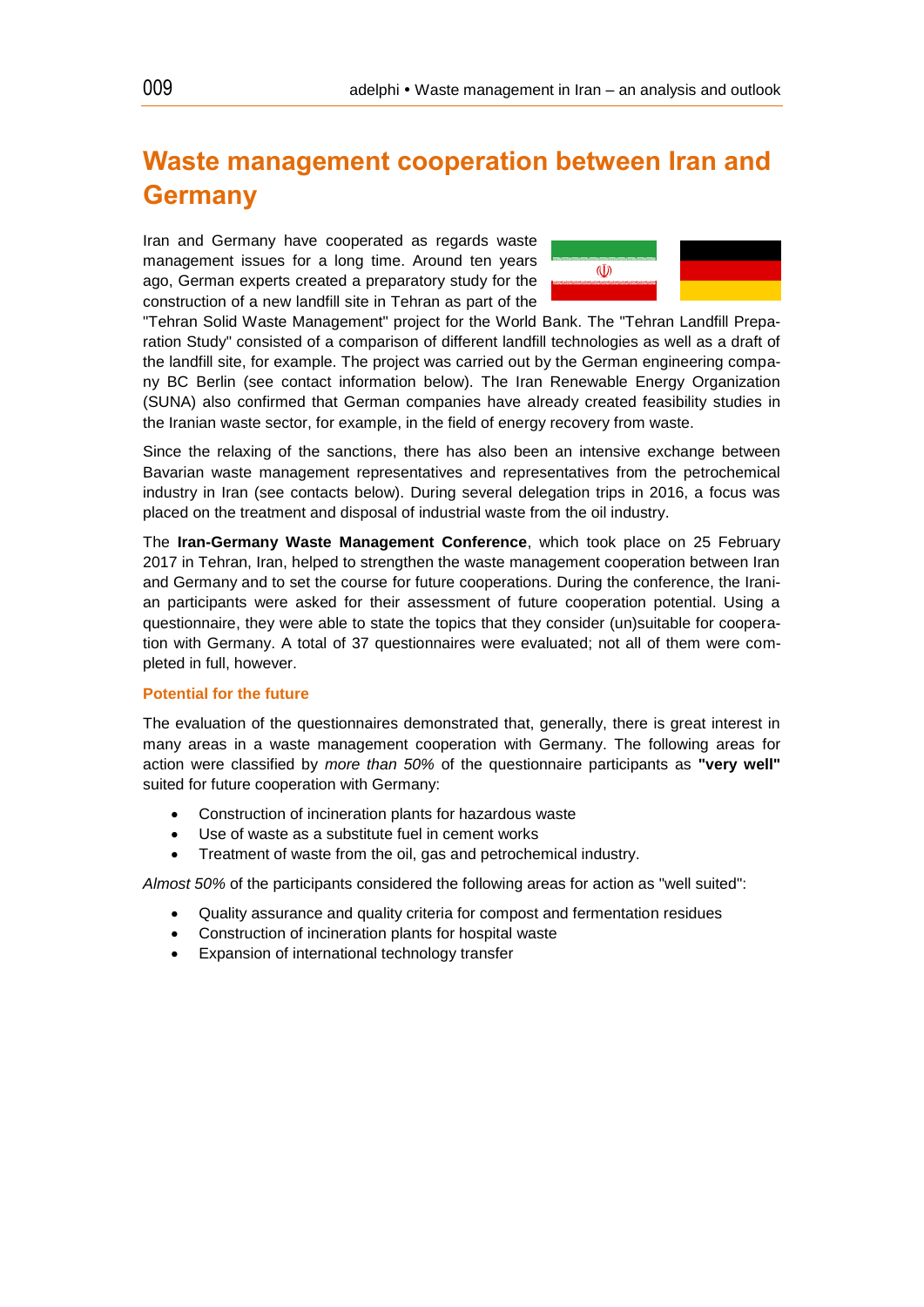

The following graphic shows the results of the survey in detail:

#### Cooperations following the Iranian-German Waste Management Conference

As a result of the Iranian-German Waste Management Conference, further cooperations between Iranian and German stakeholders have already taken off:

- The company **Payasyst** is organising a **delegation trip to Germany** for waste management stakeholders from **Bandar Abbas**
- Petro Imen Sharif and Blackforest Solutions have formed a cooperation in the field of industrial waste management.
- The University of Tehran and the University of Rostock have signed a coopera**tion agreement**.

For information on other cooperation possibilities, please contact AHK in Tehran or the



Deutsch-Iranische Industrie- und Handelskammer اتاق بازرگانی و صنایع ايران و ألمان

AHK Iran organises delegation trips in Iran and to Germany, provides information at events in both countries regarding economic, legal and social circumstances, as well as regarding possibilities for collaboration.

**Website**[: http://iran.ahk.de/ir/](http://iran.ahk.de/ir/)

**E-mail**: [AHK\\_Iran@dihk.co.ir](mailto:AHK_Iran@dihk.co.ir)

**Telephone**: +98 21 8133 1000